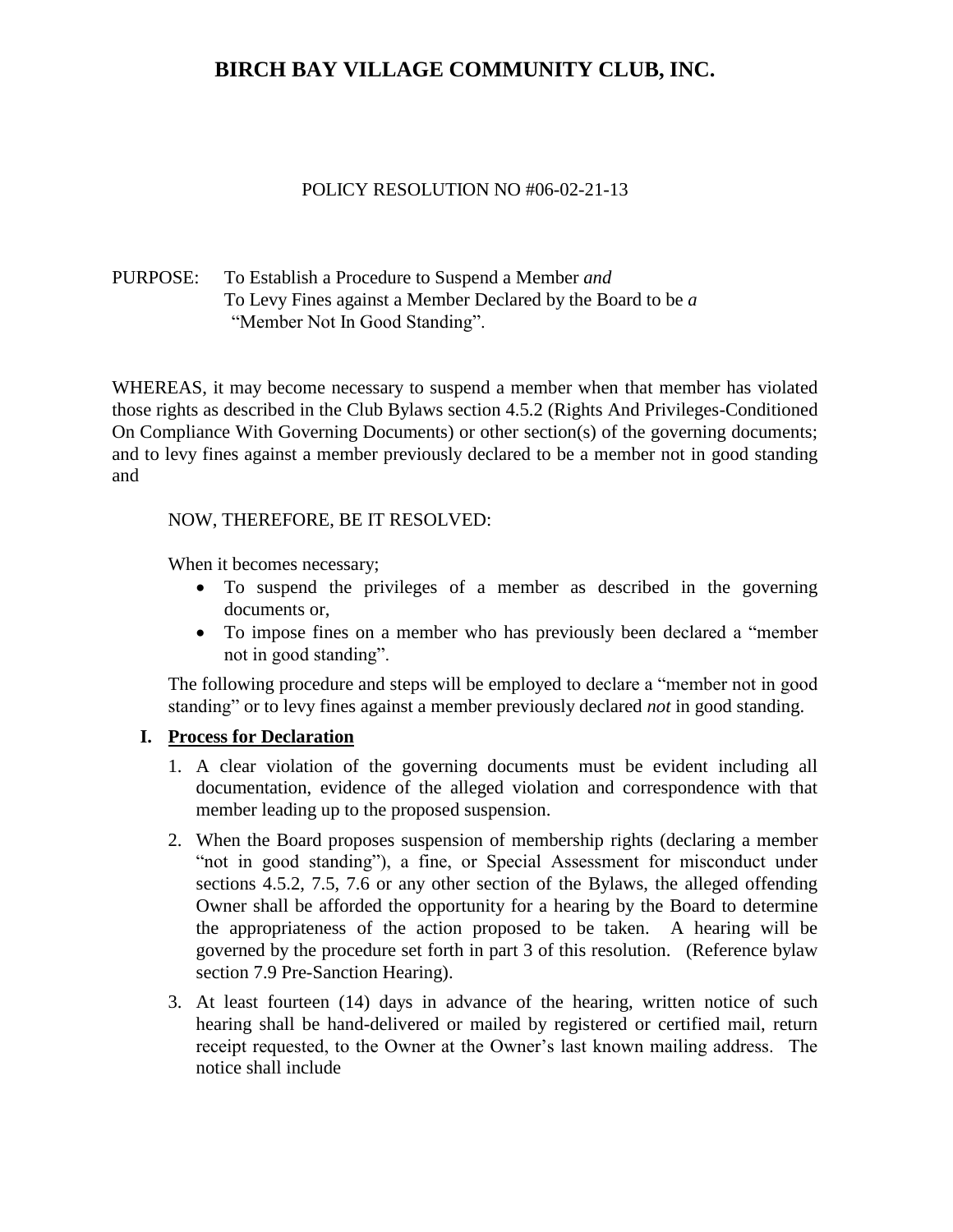- (a) The place, day and hour of the hearing;
- (b) A statement, in reasonable detail, of the factual nature of any alleged violations, along with the section number of any portion of the Act or Governing Documents allegedly violated; and
- (c) The nature of the action proposed to be taken against such Owner. (Reference bylaw section 7.9.1 Notice of Hearing).
- 4. The President, or designee, shall preside at the hearing, which shall be conducted generally in accordance with the requirements for Meetings of the Board as provided in Section 5.2 and/or 5.2.6 of these Bylaws. Any Director who feels that it would be impossible to be fair, objective and unbiased in the proceedings shall disqualify him/herself prior to the commencement of the hearing. Both the subject Owner and the Club may be represented by counsel. Minutes shall be taken and, if requested by either the Club or the Owner, the hearing may be recorded either stenographically and/or by audio or videotape or equivalent means. After receiving proof of the notice required by Section 7.9.1 of these Bylaws, factual evidence in support of the allegation that a violation has occurred will be received. Live testimony from witnesses with personal knowledge shall be received where practicable. Affidavits or declarations in the form required by RCW 9A.72.085 may, however, be received in lieu of live testimony as the interests of justice may require, and formal adherence to legal rules of evidence shall not be required. Thereafter, evidence from the Owner, in defense or toward mitigation, shall be received. Any rebutting evidence may then be received. Legible copies of all documentary evidence received shall be attached to the minutes of the hearing. At the close of the evidence, both sides shall have the opportunity for legal argument. (Reference bylaw section 7.9.2 Hearing Procedures)
- 5. If the Owner fails to appear at the hearing, (s)he may be found in default if there is proof that the Owner received proper notice of the hearing. In such case, the Board may render an immediate decision based upon receipt of evidence supporting the existence of a violation. (Reference bylaw section 7.9.3 Default).
- 6. In the interests of justice, the Board may continue the hearing at the request of either the Owner or the Club, for such reasonable period not to exceed thirty (30) days. (Reference bylaw section 7.9.4 Continuances).
- 7. The Board may issue its decision at the close of the hearing or at a later date, not to exceed thirty (30) days following the date of the hearing or any continuation. The decision shall be in writing, but need not contain detailed findings of fact or conclusions of law, and shall be delivered or mailed to the Owner and owner's attorney on the date of issuance. The original copy of the decision shall be dated and signed by the presiding Officer and filed among the minutes of the Board of Directors. (Reference bylaw section 7.9.5 Decision)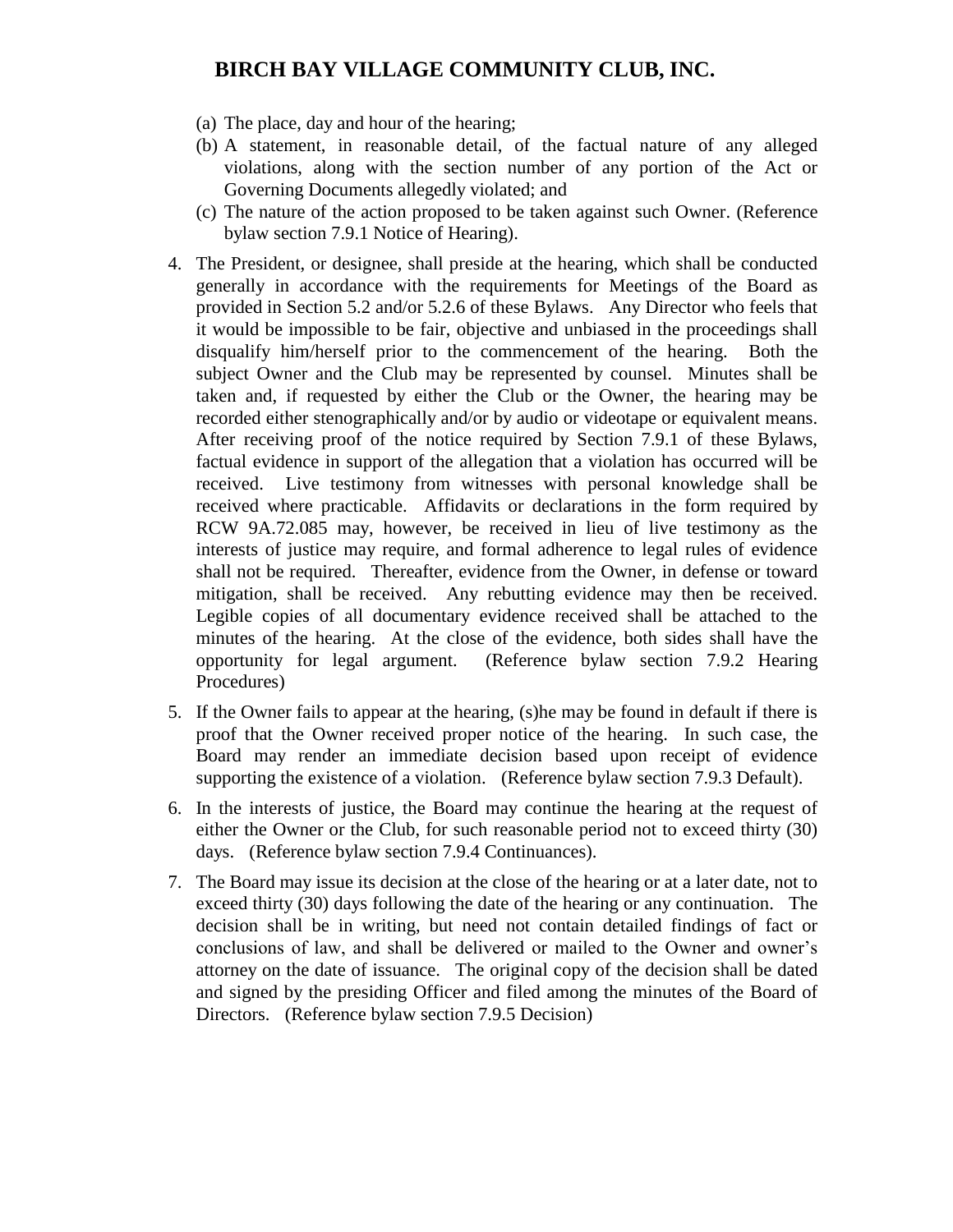- 8. The Board may, with or without holding a hearing and at any time prior to rendering its Decision, accept from the Owner an Assurance of Voluntary Compliance in lieu of further proceedings, subject to reasonable terms and conditions. (Reference bylaw section 7.9.6 Assurance of Voluntary Compliance in Lieu of Hearing).
- 9. In addition to the rights, remedies and procedures described above, the Club may, with the consent of an affected Owner and/or any other interested party, agree to resolve any dispute through mediation, binding or non-binding arbitration, or such other alternative dispute resolution mechanism as may be deemed appropriate, at the discretion of the Board. (Reference bylaw section 7.10 Alternative Forms of Dispute Resolution Authorized).
- 10. The following sections, but not limited to the following sections, of Revised and Restated Bylaws of Birch Bay Village Community Club, Inc. may also apply.
	- (a) Section 4.5.2 Rights and Privileges–Conditioned on Compliance with Governing Documents.
	- (b) Section 7.6 Liability for Conduct Causing Common Expense.
- 11. A notice similar to "attachment 1" contained herein shall be delivered in the manner decried in section 3 of this document pursuant to bylaw section 7.9.1 Notice of Hearing.
- 12. All documents, correspondence and records having to do with the alleged offence shall be held in the Clubs records for no less than 5 years including copies of the correspondence required in section 7 of this document.

### **II. Process for Levying Fines Related to "Member Not in Good Standing"**

- 1. Failure to comply with declaration of the Board described in Section I of this document will constitute an automatic fine without further review of the Board if;
	- a. Not correction within 30 days of the Declaration or if,
	- b. Not correction within the time limit set by the Declaration (not be less than 30 days of the Declaration).

Then;

- 2. A fine of \$500.00 will be levied with,
- 3. An interest rate of 8% per annum for unpaid fines and,
- 4. For violations not corrected within 90 days, unless provided for in the Declaration, the Board will seek legal action.

DATE OF ADOPTION ATTEST:

 $\frac{2013}{2013}$ 

SECRETARY